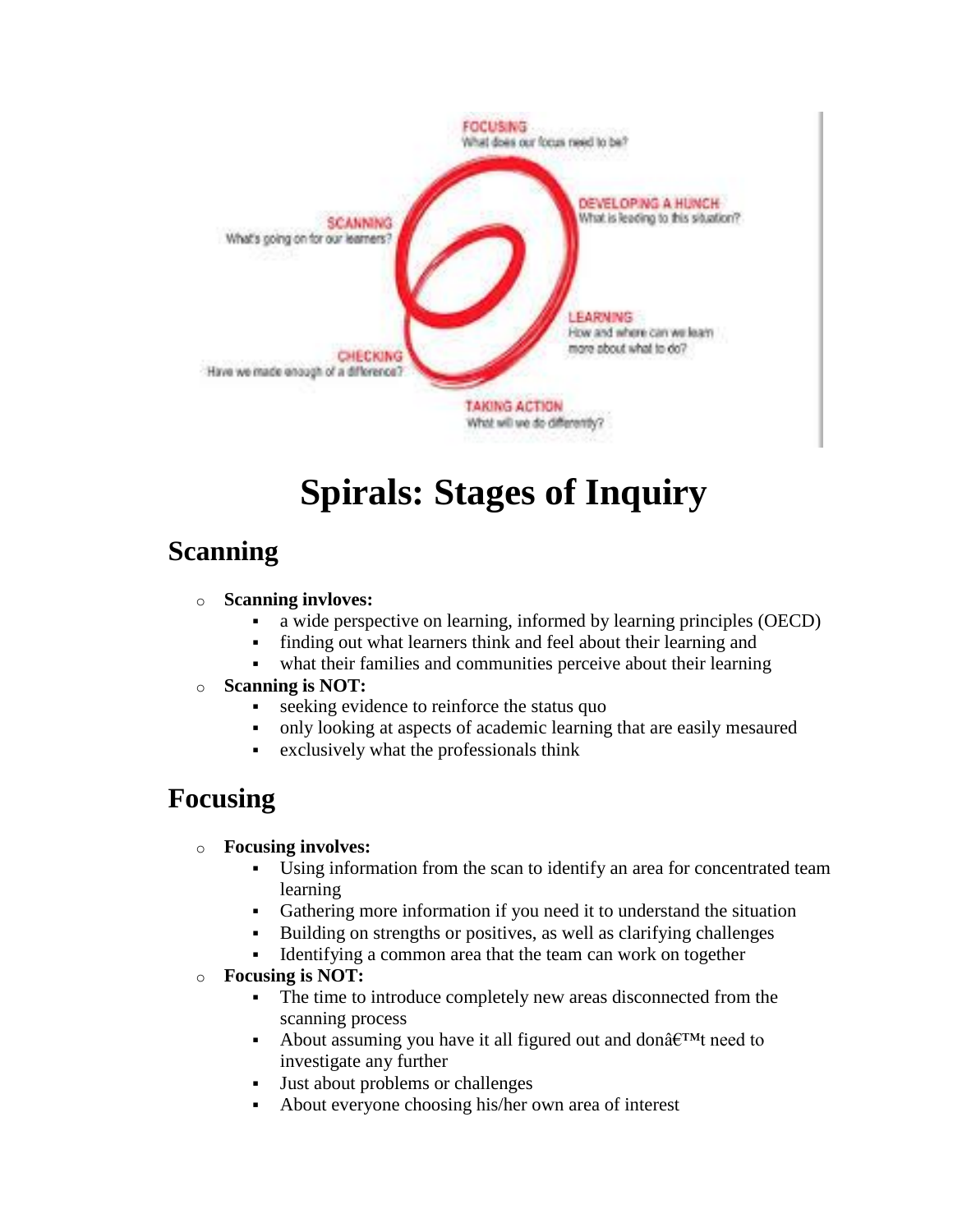# **Developing a Hunch**

#### o **Developing a hunch involves:**

- Getting deeply held beliefs and assumptions out on the table about your own practices
- Focusing on things your team can do something about
- Checking your assumptions for accuracy before moving ahead
- o **Developing a hunch is NOT:**
	- A general brainstorm of all possibilities
	- Being obsessed with the actions of others or with issues over which you have limited influence
	- Venting about the past, fuming about the present, or finding someone to blame

# **Learning**

- o **New Learning is:**
	- Tailored to the situation
	- Directly linked to the focus identified earlier in the spiral
	- Exploratory $\hat{\alpha}$  Exploratory $\hat{\alpha}$  Extersting how new approaches could be better than previous practices
	- Sustained and supported over time
- o **New Learning is NOT:**
	- Pursuing the latest trends
	- Disconnected from the context
	- Uncritically adopting new ways without understanding the purpose
	- A short-term or quick fix

# **Taking Action**

- o **Taking action involves:**
	- Learning more deeply about new ways of doing things and then trying them out
	- Evaluating the impact on learners and seeking their feedback
	- Building trust and cultivating a growth mindset
- o **Taking action is NOT:**
	- Trying something new without considering its value and relevance in your situation
	- Implementing without monitoring the effects on learners
	- Assuming everyone feels OK about the change

### **Checking**

o **Checking involves:**